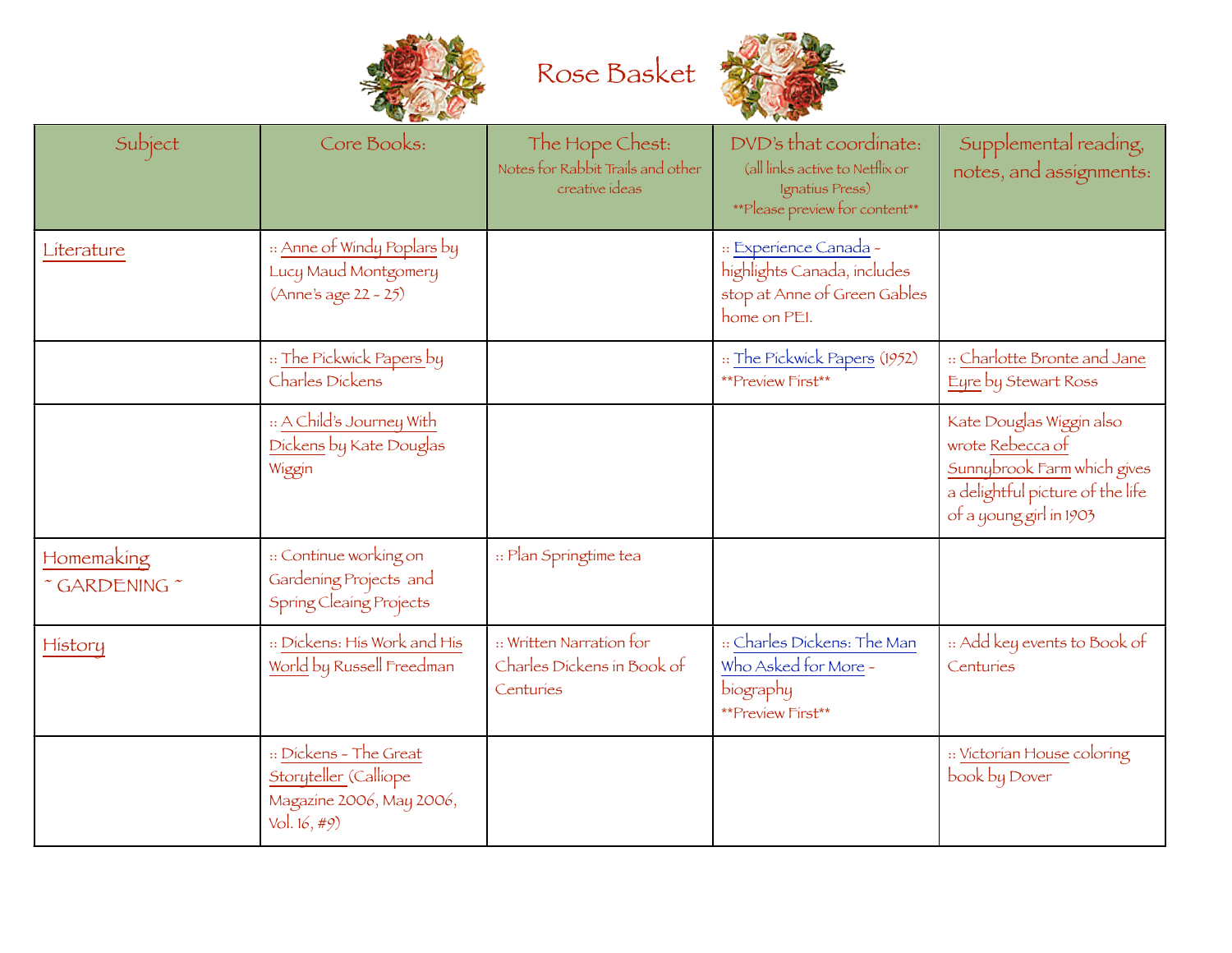

Rose Basket



| Subject                  | Core Books:                                                                                                                                          | The Hope Chest:<br>Notes for Rabbit Trails and other<br>creative ideas                                                                                                                                                                   | DVD's that coordinate:<br>(all links active to Netflix or<br>Ignatius Press)<br>**Please preview for content** | Supplemental reading,<br>notes, and assignments:           |
|--------------------------|------------------------------------------------------------------------------------------------------------------------------------------------------|------------------------------------------------------------------------------------------------------------------------------------------------------------------------------------------------------------------------------------------|----------------------------------------------------------------------------------------------------------------|------------------------------------------------------------|
| Natural History - Botany | :: John Audubon<br>(Cobblestone History<br>Magazine, April 1980)                                                                                     | :: Add John Audubon to<br><b>Book of Centuries</b><br>:: Mapwork - Using map of<br>US, note and describe John<br>Audubon's travels from<br>1803-1851                                                                                     | :: Audubon Videoguide to 247<br>Birds of North America -<br>features naturalist Michael<br>Godfrey             | :: Practice Drawing Birds and<br>Animal on p. 38-39        |
|                          | :: Botany In A Day by Thomas<br>$E$ pel<br>** $review p. 12 - 15$<br>** review p. $16 - 26$<br>** The Medicinal Properties of<br>Plants p. 194 - 206 | Nature Walks - Identify and<br>illustrate in nature sketch<br>book one member of the:<br>** Mustard Family<br>** Mint Family<br>** Parsley Family<br>** Pea Family<br>** Lily Family<br>** Mallow Family<br>** Aster or Sunflower Family |                                                                                                                |                                                            |
|                          | :: Nature Through the<br>Seasons by Richard Adams<br>** Spring - p. 10 - 33                                                                          |                                                                                                                                                                                                                                          |                                                                                                                | :: Countryside Rambles by<br>William Furneaux<br>** Spring |
|                          | :: Private Lives of Garden<br>Birds by Calvin Simonds                                                                                                | Read each chapter. Choose<br>at least 3 birds that are<br>frequent visitors to our home<br>to illustrate for nature<br>sketchbook                                                                                                        |                                                                                                                |                                                            |